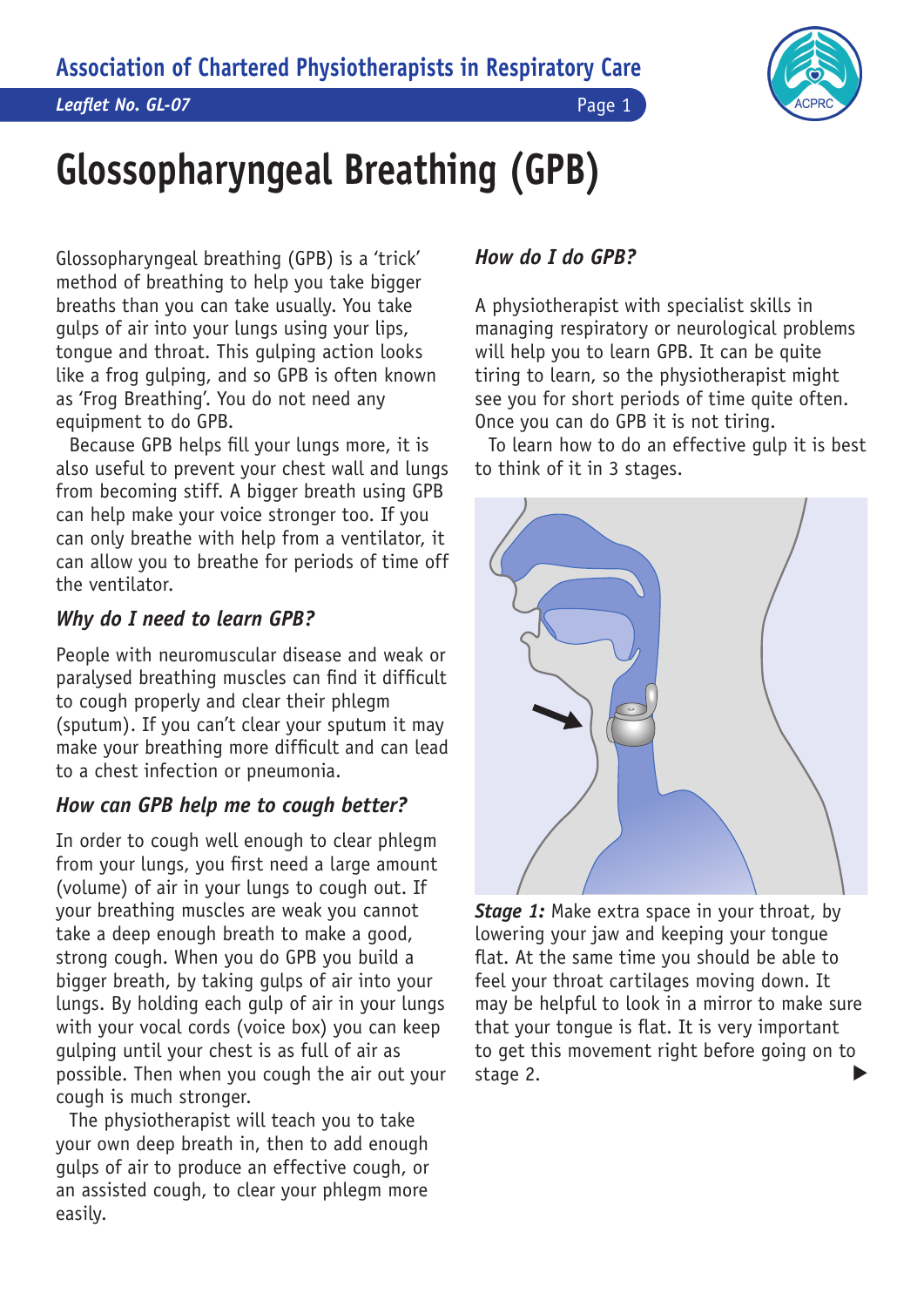*Leaflet No. GL-07* Page 2





*Stage 2:* Once your throat is open *(as described in stage 1)* close your lips gently, so that you trap the air in your large throat cavity. Don't let your tongue or throat cartilages move up.



**Stage 3:** Keep your lips shut and let the cartilages and tongue go 'up', back to their normal position.

At first you will need to do these movements slowly, as you learn how to do them. Once you are able to do these stages you can gradually speed up the gulps. During stage 3 you will then be forcing each throatful of air through the vocal cords and into the lungs. The vocal cords then close and hold the air in the lungs while you take the next gulp until your lungs are 'full'.

It is important to realise that GPB is not swallowing air into the stomach. If you do stage 1 correctly the gulps of air will go into your lungs.

You may find it helpful to watch someone else doing GPB, but if this is not possible ask your physiotherapist to lend you a DVD which shows you how to do the technique and how to make further progress. The DVD "Glossopharyngeal ('Frog') Breathing - what, when and how?" is available from the ACPRC by emailing *[secretary@acprc.org](mailto:secretary@acprc.org)*

## *How will I know if the technique is working?*

Your cough will be stronger and you should be able to clear phlegm into your mouth. Your physiotherapist can measure your breathing capacity using a spirometer to see if this improves. Measurements of the strength of your cough, called Cough Peak Flow, may be tested to see if this has improved.

## *What do I do if this technique does not seem to be working any more?*

Contact your physiotherapist who will be able to suggest alternative methods. Don't wait to sort this out until you have a chest infection. If you notice your cough is not as effective as normal contact your physiotherapist as soon as possible.

*Illustrations modified from the original with permission from Elsevier Churchill Livingstone*